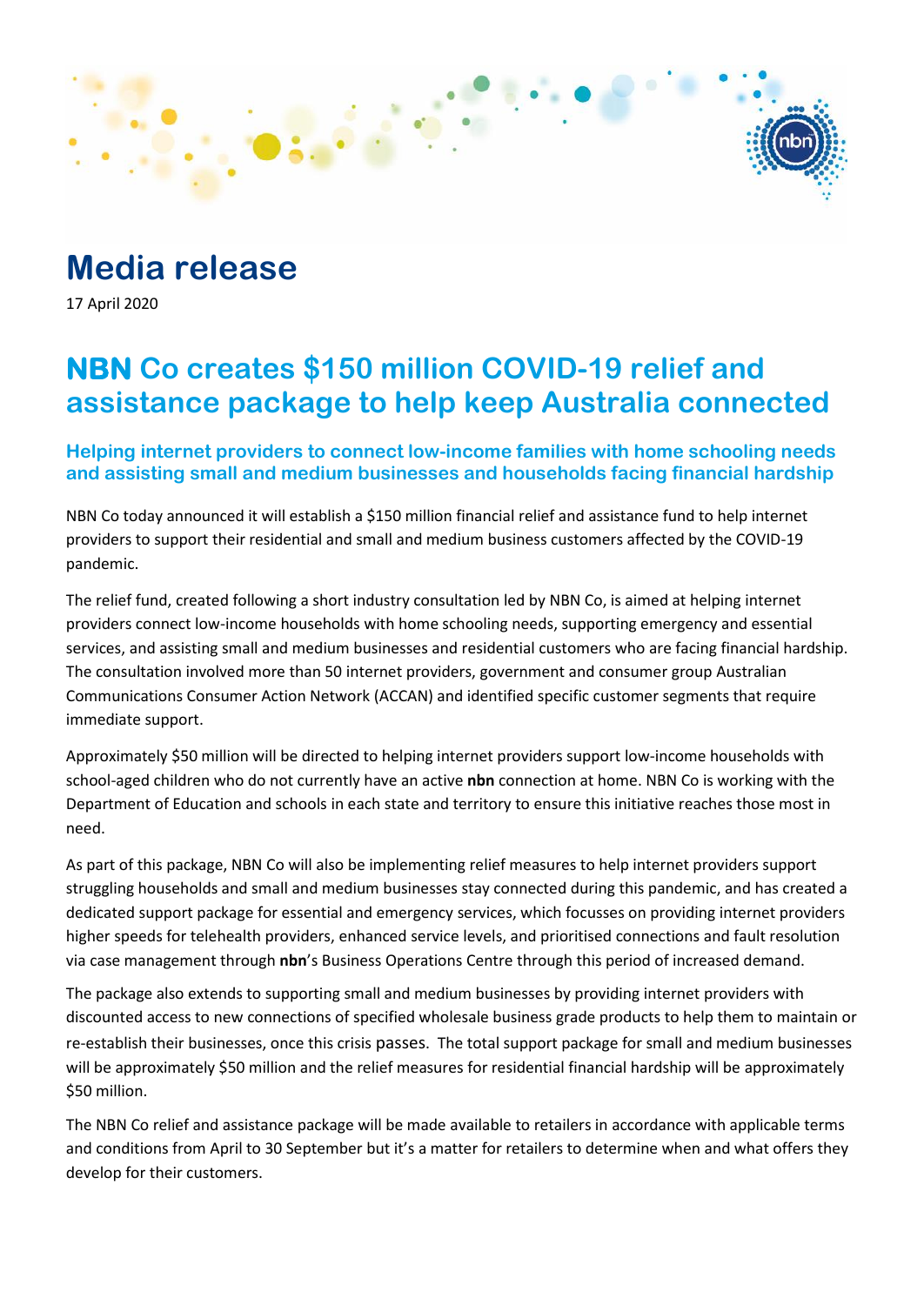#### **nbn Chief Executive Officer, Stephen Rue, said:**

"We know that many Australian households and businesses are doing it tough, and that access to broadband services has never been more important.

"As a national wholesale provider of broadband services, **nbn** has an important role to play in supporting internet providers connecting families with remote schooling needs for their children and keeping Australian households, small and medium businesses, as well as essential and emergency services connected.

"The unprecedented measures we are announcing today reflect our commitment to the Telecommunications industry in helping to deliver a whole of industry solution to these consumer and business segments which have been hit hard by the pandemic.

"The financial relief and assistance measures we have announced today are about providing financial assistance to help internet providers support low-income households with school children at home who are not currently connected to the **nbn**. We want to do what we can to ensure all school children have access to the internet during this period. They are about keeping emergency and essential services, including telehealth, connected, as announced by Minister Paul Fletcher recently.

"This package also aims to give small and medium businesses the resilience they need to stay connected and emerge in a position to grow again in the future and provide relief measures to help households and small and medium businesses who are facing financial hardship."

#### **Residential and business financial relief measures:**

To help unconnected low-income families with school children get connected, **nbn** will be waiving its \$37 monthly wholesale charge for internet providers for many services on the 25/5 Mbps speed tier between April and September. This is intended to enable internet providers to create more affordable offers to connect these families as Term Two of school starts across the nation.

Funds will also be allocated for internet providers to help residential and small and medium business customers who are struggling to pay their monthly bill because they have been impacted by the pandemic. The support measures are directly aimed at helping these customers stay connected during this period of uncertainty.

NBN Co is introducing a range of measures to build resilience for essential and emergency services, and telehealth providers as online demand for these services grows. To help ensure service continuity, NBN Co will offer internet providers enhanced service levels, and prioritised connections and fault resolutions for these customers via case management through **nbn**'s Business Operations Centre. To further support the expected increase in telehealth activity, internet providers will be offered support to grant health providers that have basic or standard **nbn** services upgrades to eligible higher speed tiers at no additional charge. NBN Co will also provide financial support to internet providers for new connections of specified business-grade services, helping businesses to re-establish themselves when the pandemic passes.

NBN Co Chief Executive Officer, Stephen Rue said: "Helping households get connected and supporting Australian homes and businesses stay connected is a priority for **nbn.** We are confident these funding relief and assistance measures will make a difference and help internet providers support their customers."

CEO of the Australian Communications Consumer Action Network (ACCAN), Teresa Corbin, welcomed the announcement as an important step towards ensuring that there is no Australian left offline during the challenging months to come.

"The internet is an essential service for work, study, and accessing government and telehealth services," said Ms Corbin. "NBN Co is to be applauded for laying the groundwork to keep struggling families and households connected during this difficult time. We hope to see the nation's retail service providers build on these foundations to deliver financial relief to those in need."